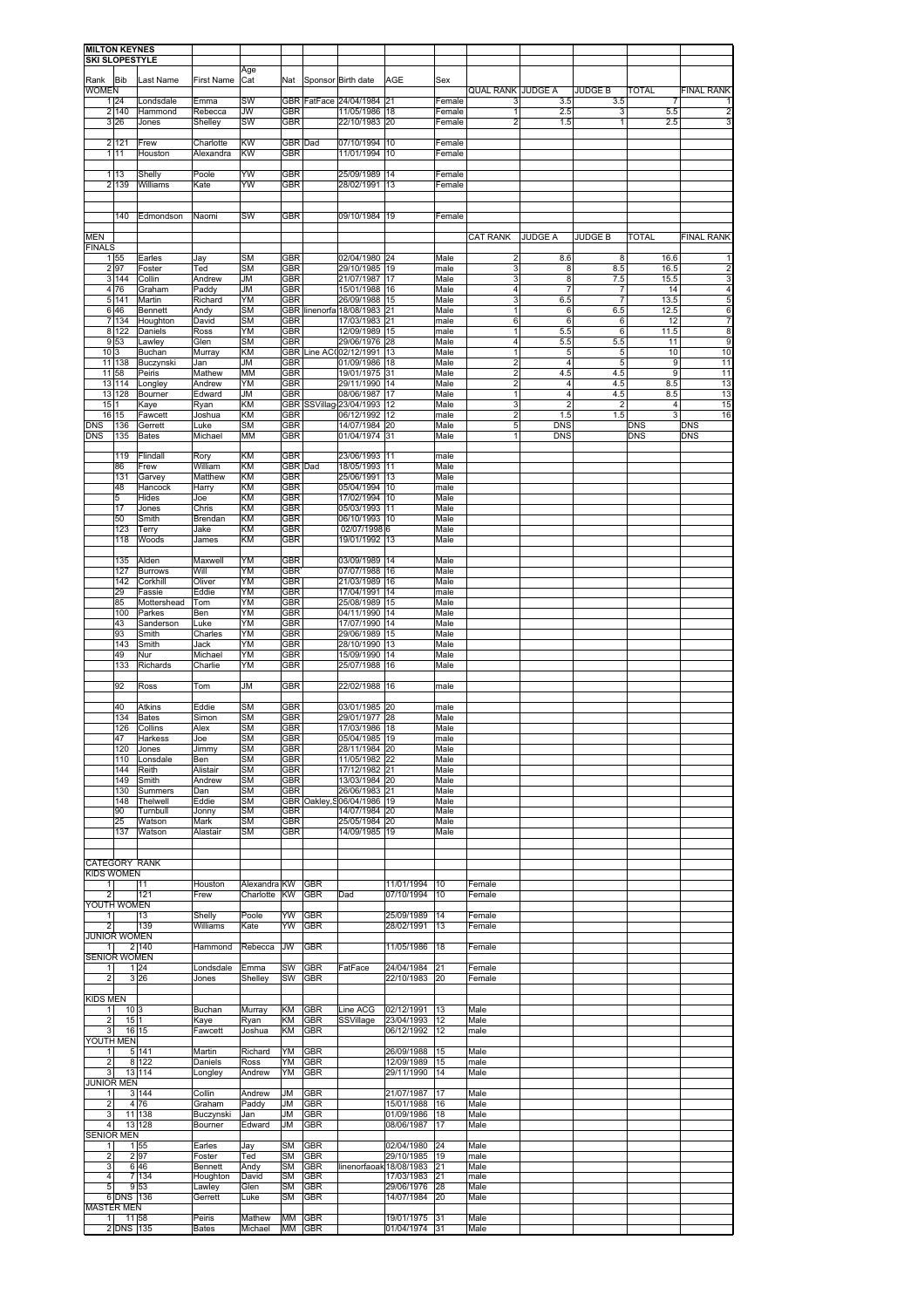|                 |               |                  | <b>MILTON KEYNES</b>    |                |             |                          |            |           |                   |        |
|-----------------|---------------|------------------|-------------------------|----------------|-------------|--------------------------|------------|-----------|-------------------|--------|
|                 |               | Heat 1           | <b>SKICROSS RESULTS</b> |                |             |                          |            |           |                   |        |
|                 |               |                  |                         |                |             |                          |            |           |                   |        |
|                 | <b>AGESex</b> | Rank             | <b>KIDS WOMEN</b>       |                |             |                          |            |           |                   |        |
| 11              | Female        | $\mathbf{1}$     | 1142                    | Macey          | Abbie       | <b>KM</b>                | <b>GBR</b> |           | 02/04/1994 11     | Female |
|                 | 10 Female     | $\overline{2}$   | 2 11                    | Houston        | Alexandra   | <b>KW</b>                | <b>GBR</b> |           | 11/01/1994 10     | Female |
|                 |               |                  | YOUTH WOMEN             |                |             |                          |            |           |                   |        |
|                 | 13 Female     | $\overline{2}$   | 1 1 3 9                 | Williams       | Kate        | <b>YW</b>                | <b>GBR</b> |           | 28/02/1991 13     | Female |
|                 | 18 Female     | $\mathbf{1}$     | <b>JUNIOR WOMEN</b>     |                |             |                          |            |           |                   |        |
|                 |               |                  | 1 140                   | Hammond        | Rebecca     | <b>JW</b>                | GBR        |           | 11/05/1986 18     | Female |
| 19              | Female        | 4                | <b>SENIOR WOMEN</b>     |                |             |                          |            |           |                   |        |
| 21              | Female        | 1                | 1 24                    | Londsdale      | Emma        | SW                       | <b>GBR</b> | FatFace   | 24/04/1984 21     | Female |
| $\overline{21}$ | Female        | 3                | 2 136                   | Sarsfield      | Victoria    | <b>SW</b>                | <b>GBR</b> |           | 20/05/1981<br>23  | Female |
|                 | 23 Female     | $\overline{2}$   | 3 148                   | Sarsfield      | Emily       | SW                       | <b>GBR</b> |           | 30/06/1983<br> 21 | Female |
|                 |               |                  | 4 170                   | Edmondson      | Naomi       | $\overline{\text{SW}}$   | <b>GBR</b> |           | 09/10/1984 19     | Female |
|                 |               |                  |                         |                |             |                          |            |           |                   |        |
| 11              | male          | $\overline{2}$   | <b>KIDS MEN</b>         |                |             |                          |            |           |                   |        |
| 12              | Male          | 1                | 1 118                   | Woods          | James       | KM                       | <b>GBR</b> |           | 19/01/1992 13     | Male   |
|                 |               |                  | 2 1                     | Kaye           | Ryan        | <b>KM</b>                | GBR        | SSVillage | 23/04/1993<br>12  | Male   |
| 10              | male          | $\overline{1}$   | $3\overline{5}$         | Hides          | Joe         | <b>KM</b>                | <b>GBR</b> |           | 17/02/1994 10     | Male   |
| 6               | Male          | $\overline{2}$   | YOUTH MEN               |                |             |                          |            |           |                   |        |
|                 |               |                  | 1 33                    | Buchan         | Angus       | YM                       | <b>GBR</b> |           | 13/02/1990 14     | Male   |
| 13              | Male          | $\boldsymbol{2}$ | 2 114                   | Longley        | Andrew      | $\overline{YM}$          | GBR        |           | 29/11/1990 14     | Male   |
| 13              | Male          | $\overline{1}$   | 3 141                   | Martin         | Richard     | $\overline{YM}$          | <b>GBR</b> |           | 26/09/1988 15     | Male   |
| 13              | male          | $\mathbf{3}$     | 485                     | Mottershead    | Tom         | YM                       | <b>GBR</b> |           | 25/08/1989 15     | Male   |
|                 |               |                  | <b>JUNIOR MEN</b>       |                |             |                          |            |           |                   |        |
|                 |               |                  | 1 1 28                  | Bourner        | Edward      | <b>JM</b>                | GBR        |           | 08/06/1987 17     | Male   |
| 16              | Male          | $\overline{1}$   | 2 9 9                   | <b>Harkess</b> | <b>Nick</b> | $\overline{\mathsf{JM}}$ | <b>GBR</b> |           | 06/07/1987 17     | male   |
| 16              | Male          | $\overline{2}$   | 3 9 2                   | Ross           | tom         | <b>JM</b>                | <b>GBR</b> |           | 22/02/1988 16     | male   |
|                 |               |                  | <b>SENIOR MEN</b>       |                |             |                          |            |           |                   |        |
| 14              | Imale         | dns              | 1 1 3 5                 | <b>Bates</b>   | Michael     | <b>SM</b>                | <b>GBR</b> |           | 01/04/1974<br>31  | Male   |
| 14              | Male          | $\overline{2}$   | 2 134                   | <b>Bates</b>   | Simon       | <b>SM</b>                | <b>GBR</b> |           | 28<br>29/01/1977  | Male   |
| 15              | Male          | $\overline{1}$   | 3 110                   | Lonsdale       | Ben         | <b>SM</b>                | <b>GBR</b> |           | 22<br>11/05/1982  | Male   |
|                 |               |                  | 4 136                   | Gerrett        | Luke        | <b>SM</b>                | <b>GBR</b> |           | 14/07/1984 20     | Male   |
| 15              | Male          | $\mathbf{1}$     | <b>MASTER MEN</b>       |                |             |                          |            |           |                   |        |
| 14              | Male          | $\overline{2}$   | 1 101                   | Brassington    | Mark        | <b>MM</b>                | GBR        |           | 03/04/1961 43     | male   |
| 15              | male          | 3                | 2 143                   | Smith          | David       | MM                       | <b>GBR</b> |           | 02/06/1957 47     | Male   |
|                 |               |                  |                         |                |             |                          |            |           |                   |        |
| 13              | Male          | $\overline{2}$   |                         |                |             |                          |            |           |                   |        |
| 14              | Male          | $\mathbf{3}$     |                         |                |             |                          |            |           |                   |        |
| 14              | Male          | $\mathbf{1}$     |                         |                |             |                          |            |           |                   |        |
|                 |               |                  |                         |                |             |                          |            |           |                   |        |
| 17              | Male          | $\mathbf{1}$     |                         |                |             |                          |            |           |                   |        |
| 18              | Male          | dns              |                         |                |             |                          |            |           |                   |        |
|                 |               |                  |                         |                |             |                          |            |           |                   |        |
|                 | 16 Male       | dns              |                         |                |             |                          |            |           |                   |        |